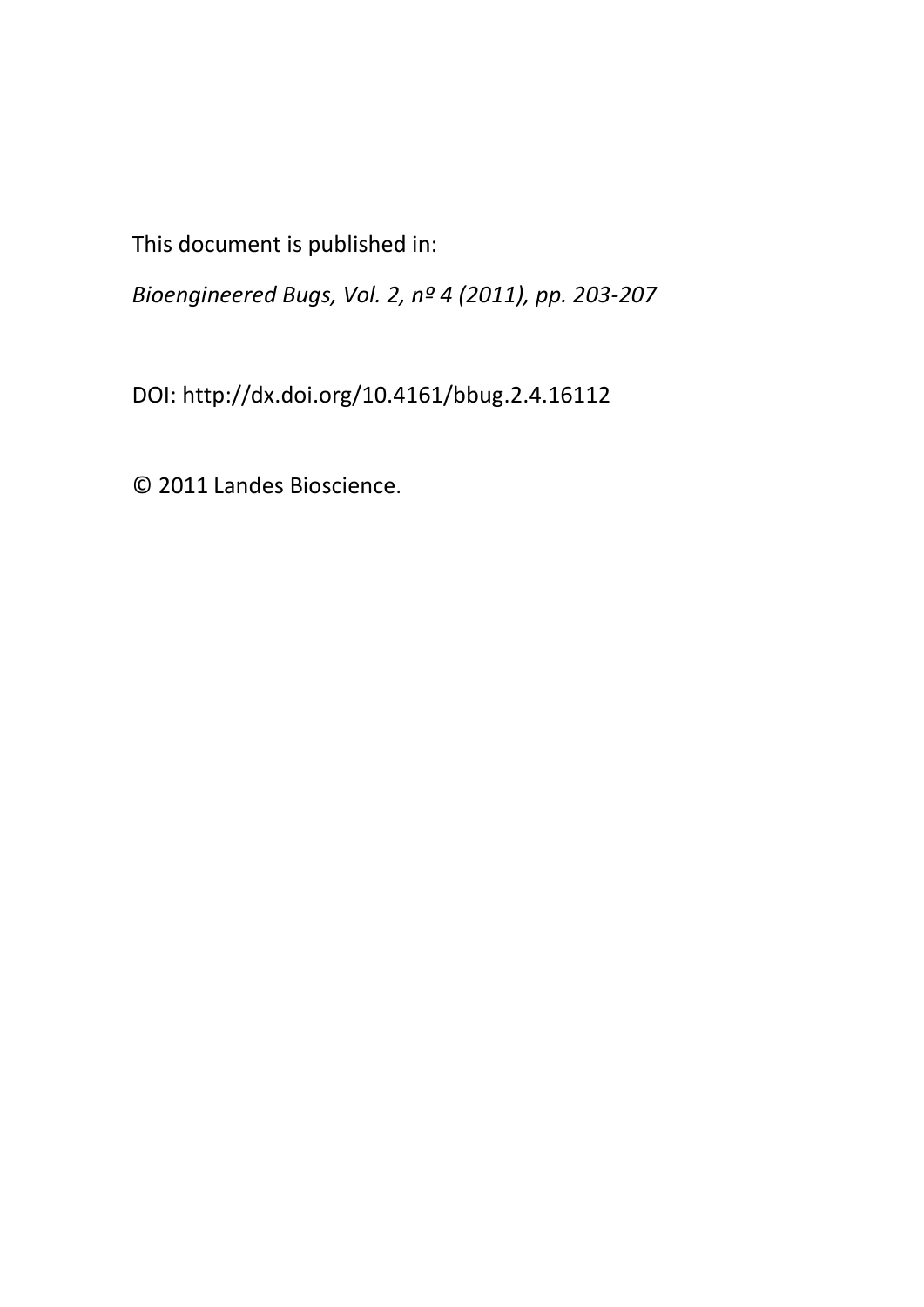# **Applicability of bioengineered human skin** From preclinical skin humanized mouse models to clinical regenerative therapies

Marta Carretero,<sup>1</sup> Sara Guerrero-Aspizua<sup>2</sup> and Marcela del Rio<sup>2,3,</sup>\*

<sup>1</sup>Cutaneous Diseases Modeling Unit; <sup>2</sup>Regenerative Medicine Unit; Epithelial Biomedicine Division; Basic Research Department; Centro de Investigaciones Energéticas; Medioambientales y Tecnológicas (CIEMAT) and Centre for Biomedical Research on Rare Diseases (CIBERER) U714; 3 Department of Bioengineering; Universidad Carlos III de Madrid (UC3M); Madrid, Spain

> **Ongoing progress in the field of regenerative medicine, in combination with the development of tissueengineered skin products, has opened new possibilities for the treatment of certain diseases in which current treatments are aimed at alleviating symptoms but are not able to get a permanent cure. Our laboratory has developed a fibrin-based bioengineered human skin that has been successfully used for permanent regenerative therapies in different situations in the clinic. Moreover, we have been able to stably regenerate human skin by orthotopic grafting of this skin equivalent onto the back of immunodeficient mice. The so-called skin-humanized mouse model system has permitted us to model several monogenic skin diseases, when keratinocytes and fibroblasts harboring the genetic defect were used. In most cases different gene therapy approaches for ex vivo correction of cells have proved effective in reverting the phenotype using this model. More importantly, the feasibility of the system has allowed us to generate a skin humanized mouse model for psoriasis, a common chronic inflammatory disease where the immune component has a pivotal role in the pathogenesis. Establishing reliable humanized animal models for skin diseases is necessary to gain a deeper knowledge of the pathogenesis and to develop novel therapeutic strategies. In this sense, the skin humanized mouse model developed in our laboratory meets the needs of this field of research.**

## **Introduction**

Skin is the largest organ of the body and accounts for about 15 percent of adult body weight. It confers protection against trauma and foreign chemical and biological substances and provides important functions contributing to maintain homeostasis. Loss of skin integrity can compromise a patient's quality of life and in severe cases can even lead to further medical complications resulting in major disability or death.

The accessibility of skin has made this organ an interesting target for replacement therapies over the past decades. Tissue expansion and development of substitutes have been commonly used in reconstructive surgery to restore skin structure and function in patients suffering traumatic injuries with significant skin losses. Moreover, tissue engineered skin may result in multiple benefits for patients showing several skin conditions such as chronic non-healing wounds associated with diabetes or vascular disorders.

In some monogenic skin diseases, such as severe cases of Epidermolysis Bullosa (EB), the skin integrity is severely compromised and patients present a high risk of developing skin cancer. Intensive multidisciplinary care and surgical procedures constitute the only alternative for these patients to relieve symptoms and prevent malignant transformation. Gene therapy in combination with tissue engineering represents a promising therapeutic option for these patients.

\*Correspondence to: Marcela del Rio; Email: marcela.delrio@ciemat.es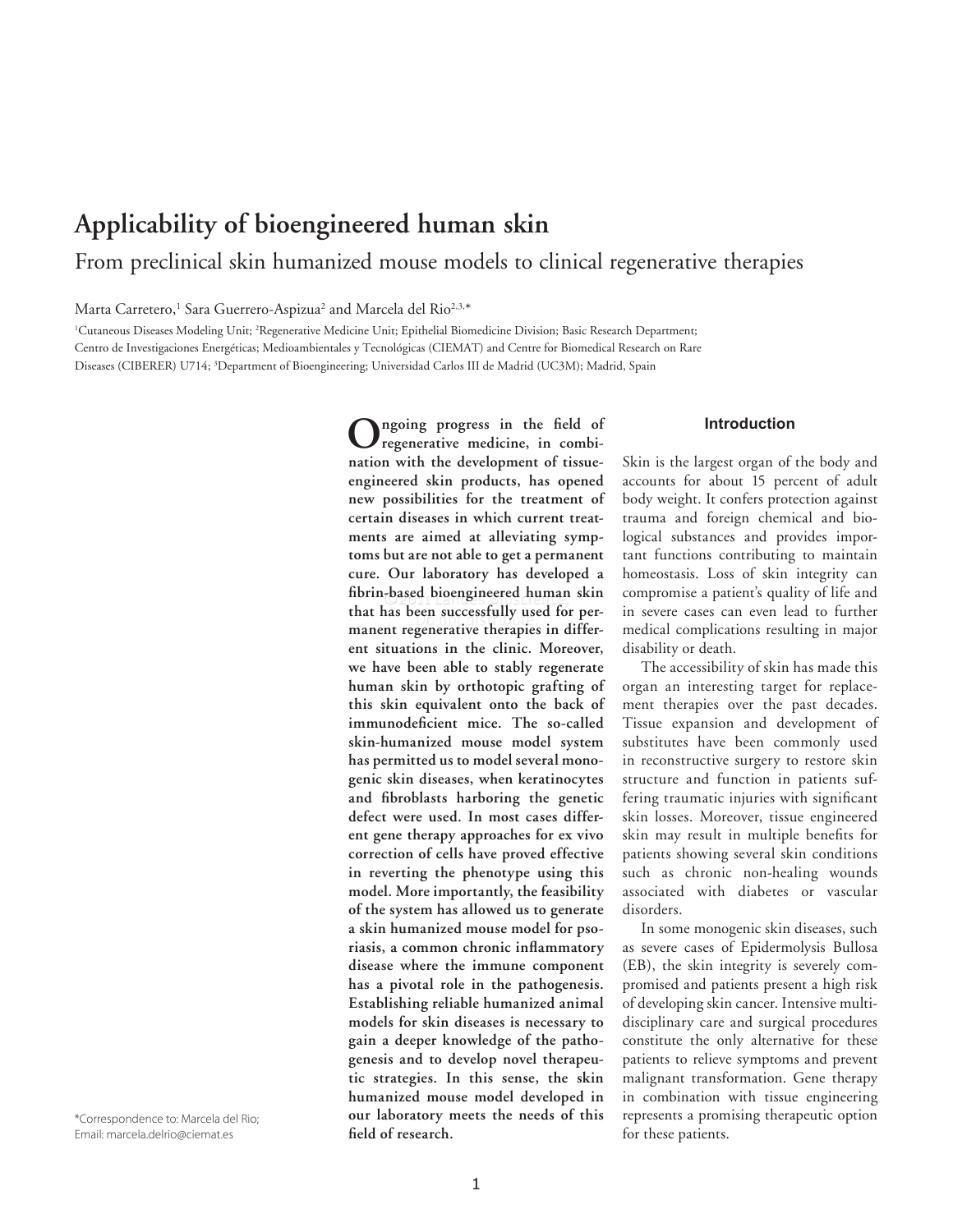

Figure 1. Schematic representation of the different pre-clinical and clinical options for the bioengineered human skin.

Therapeutic management and drug development in other common chronic inflammatory skin disorders, such as psoriasis and atopic dermatitis (AD), largely depend on the characterization of the molecular pathways contributing to the pathogenesis of these complex diseases.

Modeling skin diseases in a humanized context is fundamental to acquire basic knowledge about mechanisms of disease and enables preclinical studies that will have a potentially positive impact on the clinical outcome.

#### **Bioengineered Skin**

Present culture technologies enable optimal in vitro expansion of cells obtained from skin biopsies that can be assembled in three-dimensional matrices to engineer skin equivalents suitable for clinical use. A large list of natural scaffolds and synthetic materials have been developed to date for

skin regeneration.<sup>1</sup> In patients with severe skin losses there is an unavoidable need for the production of large-scale composite skin equivalents. We have developed an improved and autologous bioengineered skin based on the use of clotted human plasma as a three-dimensional dermal scaffold in which fibroblasts are embedded. We have demonstrated that this plasmabased dermal equivalent provides excellent keratinocyte growth support.2 As a result, experimental grafting in immunodeficient mice yielded a healthy and mature skin with human architecture that persisted even after several epidermal turn-overs took place, as demonstrated immunohistochemically during long-term follow-up periods.3,4 Preservation of the epidermal cell stemness is a requisite for permanent skin regeneration. We have successfully used this bioengineered human skin (World Patent WO/2002/072800) in the clinics for permanent coverage in several

situations, such as extensive burns, necrotizing fasciitis, removal of giant nevi and graft-versus-host disease3,5 (**Fig. 1**).

Some of the advantages of autologous cell sourcing include the absence of immune reaction in the host and eliminating the need for immunosuppressive therapies. However, chimerical bioengineered skin containing autologous keratinocytes and allogeneic fibroblasts has been shown to be clinically valuable in asisting wound healing in Dystrophic Epidermolysis Bullosa (EBD). This new product has been granted the Orphan Drug designation by the EMEA (orphan designation number EU/306/369).

Completely allogeneic bioengineered skin has been shown to be benefical in the treatment of chronic wounds, where permanent engraftment is not needed but the skin behaves as a healing device that contributes to enhance the patient's own repair process.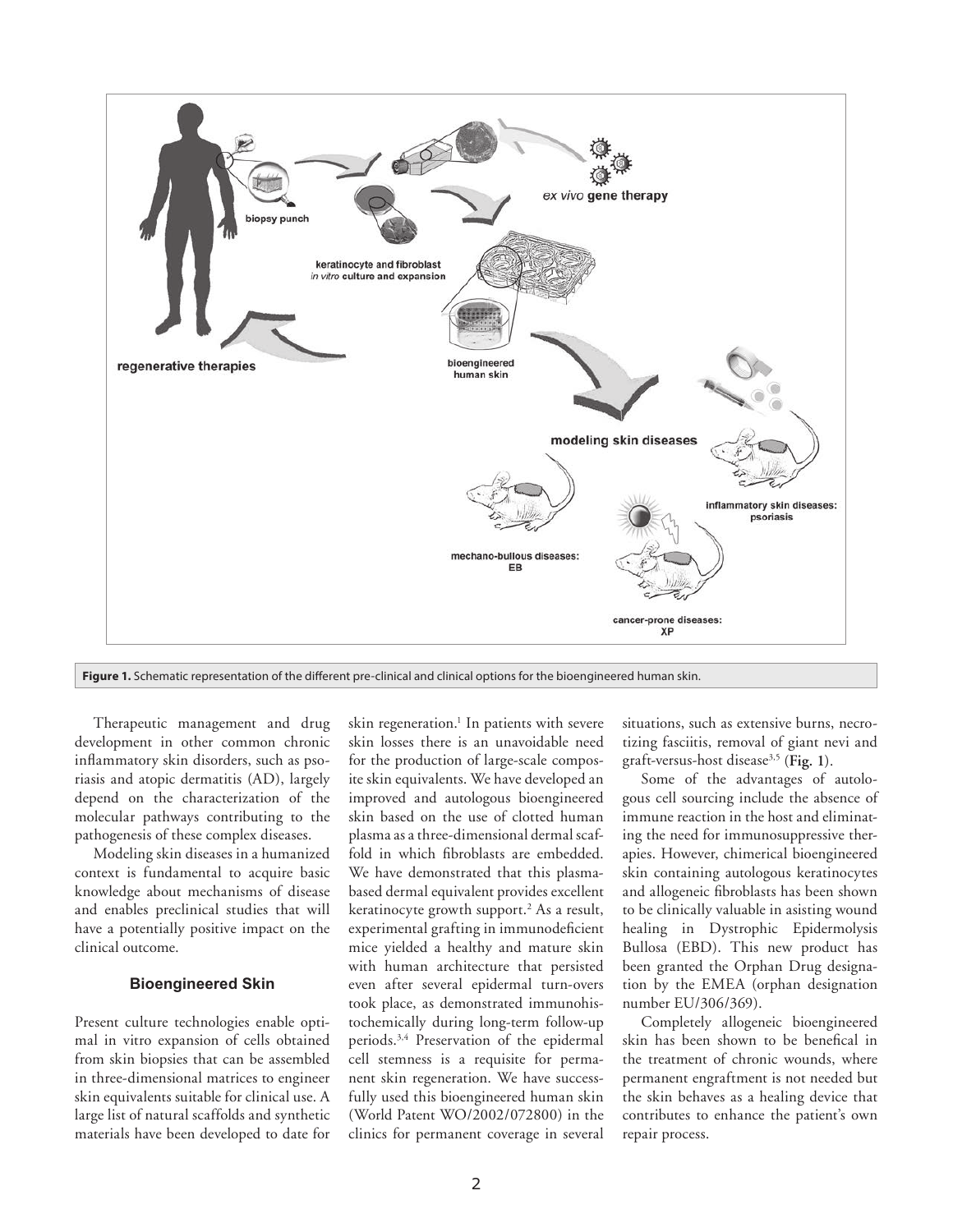To favor the efficacy of autologous bioengineered skin substitutes in engraftment, it is necessary to improve wound bed conditioning. Infection is one of the major causes of graft rejection and this is critical in immunocompromised patients presenting with severe and extensive burns, leading to further complications and even death. Antimicrobial peptides (AMPs) appear as an attractive alternative to the use of conventional antibiotics, as they present microbicidal activity against a broad spectrum of pathogens and lowlevel resistance. Some of them have also been shown to increase the repair process. We have shown efficient antimicrobial activity of AMPs gene-transduced keratinocytes forming part of the epidermal component in a human skin equivalent.<sup>6</sup> Cutaneous tissue engineering in combination with antimicrobial gene therapies emerges as a promising strategy to improve wound coverage and combat infection at the same time.

### **Modeling Human Skin Diseases**

We have generated a skin-humanized mouse model based on the permanent engraftment of a bioengineered human skin onto the back of immunodeficient mice.3,7 It consists of a chimeric model in which a skin of human origin is regenerated, vascularized and innervated by mouse vessels and nerves. One of the main advantages of this method is that the generation of a large number of engrafted mice containing a significant area of homogeneous single donorderived human skin would be available in a relatively short period of time. The functionality of this mature and quiescent human skin has been also demonstrated, with the main features of a human physiological process, such as wound healing having been accurately recreated in the context of physiologic acute human excisional wounds.8 This model also offers the possibility of using in vitro genetically manipulated human keratinocytes and/or fibroblasts during the amplification procedure, either to overexpress or silence specific genes, thus generating transgenic or KO humanized-skin respectively.

One of the main challenges in regenerative medicine is to create smart bioengineered skins capable of delivering, in a time-controlled fashion, critical growth factors and/or cytokines for scarfree tissue repair such as those involved in embryonic skin regeneration. As a first attempt, the combination of cell- and genetic-based therapies has made it possible to evaluate the promoting or detrimental wound-healing activities of specific factors using different model systems, such as transgenic mice, KO-mice or xenograft models.<sup>9-11</sup> As a proof of concept, we have selected KGF, a well-characterized factor that is differentially regulated in normal and impaired healing, to compare the efficacy of different transient gene transfer strategies aimed at delivering smart factors to promote cutaneous repair in the wound healing skin-humanized model.<sup>12,13</sup>

Developing new in vivo models of impaired wound healing may better provide reliable platforms resembling human chronic wounds to test the healing-promoting activities of different molecules. Diabetic foot ulcerations constitute a major public health concern. Leptindeficient ob/ob mice have been widely used as a model of diabetes impaired-wound healing. Thus, we took advantage of this model system in order to test the repairpromoting activities of the pleiotropic factor LL-37 antimicrobial peptide, which has been shown to improve the repair process as stated above, in addition to its role in defense processes. We used an adenoviral-mediated gene transfer approach to overexpress this factor around wound margins of full-thickness wounds generated in this animal model, and demonstrated that LL-37 increased the re-epithelialization rate and granulation tissue formation in a healing-impaired situation.<sup>14</sup>

Our work is currently focused on generating a humanized animal model of impaired wound healing, by inducing experimental diabetes in the well-characterized skin-humanized mice using streptozotocin injection (Martínez-Santamaria et al. manuscript in preparation).

The skin-humanized mouse model has also been very useful in recreating different human monogenic skin diseases (**Fig. 1**), such as the mechano-bullous disease,<sup>15,16</sup> the Netherton Syndrome (NS), an epidermal differentiation disorder caused by mutations in the SPINK5 gene,<sup>17</sup> and

the cancer-prone disease Xeroderma Pigmentosum (XP).18 Regenerated human skin obtained by orthotopic grafting of bioengineered cutaneous equivalents containing collagen VII-null RDEB keratinocytes showed histological evidence of extensive blistering as observed in skin biopsies from RDEB patients. A complete and permanent reversion of this phenotype was achieved when RDEB epidermal stem cells used in the generation of the skin equivalents were genetically modified by using retroviral vectors encoding human collagen type VII.<sup>15</sup> Characteristic histological features of NS were also demonstrated after grafting human NS bioengineered skin onto immunodeficient mice. Reversal of the skin abnormalities was attained after using a lentiviral vector to direct SPINK5 expression in keratinocytes.17 We have also established a photosensitive humanized skin model through the grafting of bioengineered skin containing XP-C patient cells. The XP keratinocyte deficiency in nucleotide excision repair (NER) was evidenced in vivo after acute UVB irradiation.<sup>18</sup>

Gene therapy approaches in combination with the bioengineered skinhumanized mouse model constitute a robust platform to conduct preclinical studies. However, the use of spontaneous immunocompetent animal models for genodermatoses will be relevant as a complementary tool to evaluate the potential adverse immune response that can be mounted by the host after introducing foreign therapeutic genes. This is particularly critical in the case of null-mutation carriers.16,19,20 In other cutaneous disorders presenting dominant negative mutations that lead to aberrant protein expression, an alternative to a replacement gene therapy option must be sought, either by preventing mutant gene expression or by overexpressing the normal gene product.

## **Animal Models of Human Inflammator Skin Diseases**

Inflammatory and autoimmune cutaneous disorders constitute a major health and social problem around the world. Sometimes they may be disfiguring and disabling and have a direct impact on patient's psychological distress. Skin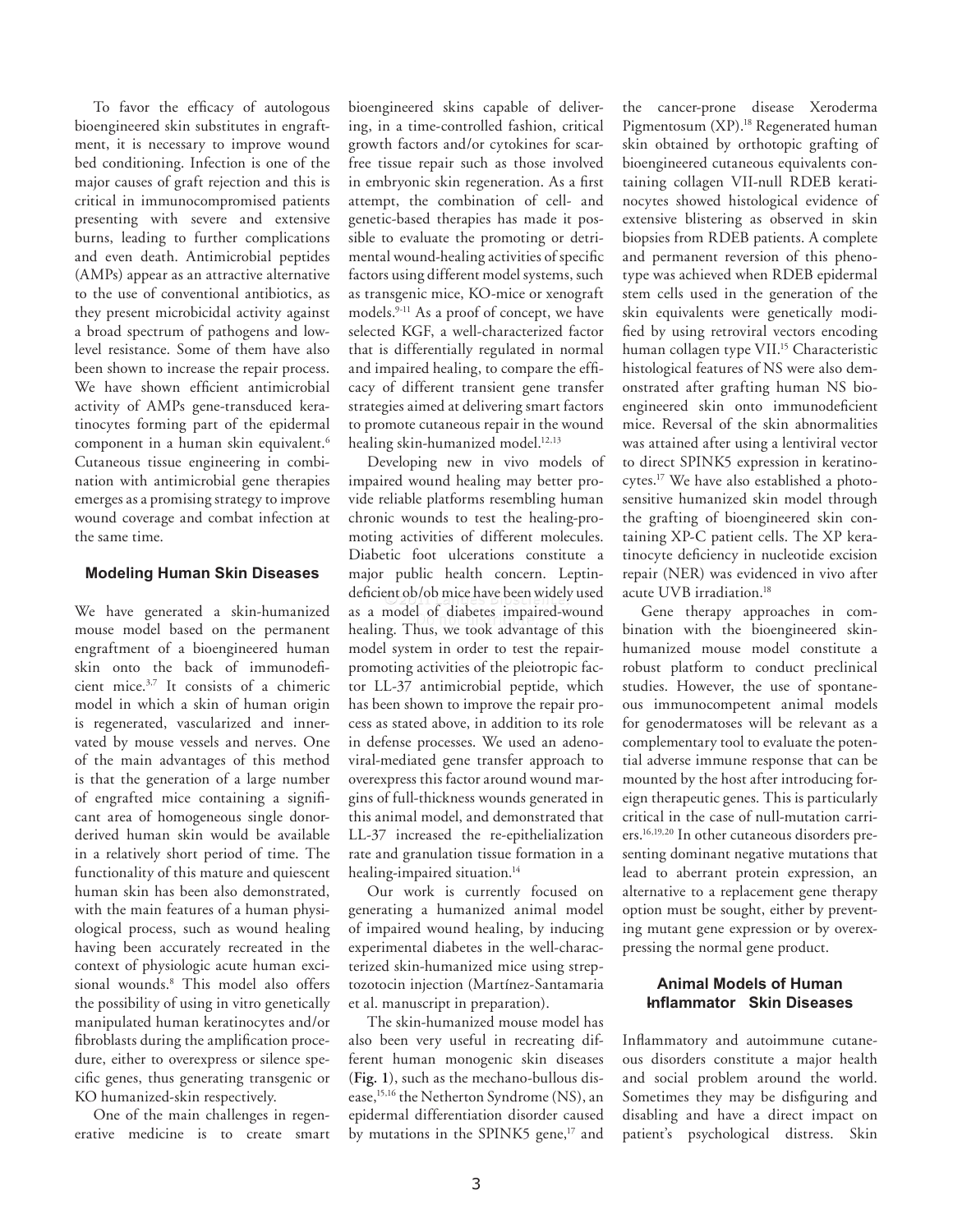infiltrating T lymphocytes play a fundamental role in both the initiation and maintenance of common chronic inflammatory skin diseases, such as psoriasis and atopic dermatitis. These disorders present a clear deregulation in the Th1/Th2/Th17 balance that accounts for the pathogenesis. In psoriatic skin this equilibrium is skewed towards Th1 whereas a Th2 phenotype is mainly observed in atopic dermatitis and increased numbers of Th17 cells can be observed in both pathologies.<sup>21</sup>

Establishing reliable animal models for inflammatory cutaneous pathologies will allow for a deeper and comprehensive understanding of the basic mechanisms underlying the epidermal-immune cell interactions and more importantly, will allow for the development of new therapeutic strategies. Clinical success will be largely dependent on the appropriate choice of a suitable animal model with predictive value. Transgenic and knockout technologies have yielded several animal models resulting in psoriasis- or atopic dermatitis-like phenotypes.22-26 Differences in both architecture and function between mouse and human skin account for the major limitation of these models, although they serve as important tools that can help to understand how certain molecules contribute to the pathology. Alternatively, xenotransplantation models have been widely employed for psoriasis studies as they closely resemble the human pathology,27-29 although the number of grafted mice that can be obtained from one patient is limited by ethical and practical issues. In this scenario, the bioengineeredskin humanized mouse model emerges as a powerful tool presenting several potential advantages over other genetically modified or xenotrasplantation animal models, including the possibility to perform studies in a human context on homogeneous and large samples. Based on this approach, we have recently reported the generation of a bona-fide skin-humanized mouse model for psoriasis.30 An intrinsic limitation of this method would be the loss of specific immune populations of the skin after the isolation and in vitro culture expansion of keratinocytes and fibroblasts. This becomes manifest when the bioengineered grafted skin is generated using keratinocytes and fibroblasts that are obtained

from psoriatic skin biopsies, as the regenerated human skin presents a normal phenotype. However, the practicality of the system enables us to re-introduce activated specific lymphocyte subpopulations from the same patients by subcutaneous injection (autologous approach). These cells are able to trigger the psoriatic response in conjunction with a mild alteration of the epidermal barrier function when tape-stripping is used (**Fig. 1**). More importantly, we have demonstrated that a healthy normal human skin regenerated in immunodeficient mice by bioengineering approaches might develop a psoriasiform phenotype in the presence of adequate signals provided by a wounding stimulus and of the appropriate cytokines produced by specific lymphocyte subpopulations (Th1/ Th17) obtained from unrelated healthy donors (allogeneic approach), that have been previously shown to present a key role in the formation of the psoriatic plaque. We believe that these results have contributed to shed some light on the immunopathogenesis of psoriasis. Although several genetic association studies have shown that a wide variety of susceptibility factors play an important role in the acquisition and/or severity of the disease, $31$  a specific spatiotemporal combination of cytokines/factors can directly affect the normal lymphocyte-keratinocyte interacting pathways and can give rise to the disease. Nonetheless, the easy-to-handle genetic manipulation of the individual cellular components of the bioengineered humanized skin will make it possible to test the contribution of potential susceptibility factors to the pathogenesis of psoriasis by using this model. Finally, merging of these technologies will be relevant to assess the potential therapeutic effectiveness of novel compounds.

## **Conclusions and Future Prospects**

Acquisition of basic knowledge concerning wound healing mechanisms together with the development of robust biomaterial-derived skin equivalents has been pivotal in the progress of the skin tissue engineering field. In fact, skin bioengineering has successfully coped with different clinical conditions, ranging from severe skin losses to chronic wounds of different origin. Nowadays, a merge of skin bioengineering and gene therapy is envisioned as the ultimate regenerative medicine advance towards treatment of some monogenic inherited skin disorders. Our group has contributed to the skin bioengineering discipline through the development of a new skin substitute based on the use of fibroblasts embedded in a three-dimensional dermal scaffold made of clotted human plasma. The special characteristics of this plasma-based dermal equivalent, in terms of keratinocyte growth support and stem cell preservation, have allowed its successful use in the clinics for permanent skin replacement in several situations. However, future challenges remain concerning the clinical outcome from a cosmetic and performing point of view. Some important issues need to be solved, such as the regeneration of a fully functional skin containing appendages (hairs, sweat glands and sebaceous glands) and to attain scar-free remodelling features as seen in embryonic wound repair. At the preclinical level, we have been able to develop a skin humanized animal model that recreates various skin conditions of genetic origin by grafting patient-derived bioengineered skin onto immunodeficient mice. More recently, we have also been able to model a complex inflammatory skin disease, such as psoriasis, by introducing specific cytokines and/or immune cell subpopulations in this model. The versatility of the system, which includes the possibility of human skin regeneration with genetically modified cells, greatly expands the range of possibilities for studying innovative therapeutic approaches and the contribution of different factors/signalling pathways to specific dermatological entities.

#### **Acknowledgments**

This work was supported by grant SAF 2010-16976.

#### **References**

- 1. Shevchenko RV, James SL, James SE. A review of tissue-engineered skin bioconstructs available for skin reconstruction. J R Soc Interface 7:229-58.
- 2. Meana A, Iglesias J, Del Rio M, Larcher F, Madrigal B, Fresno MF, et al. Large surface of cultured human epithelium obtained on a dermal matrix based on live fibroblast-containing fibrin gels. Burns 1998; 24:621-30.